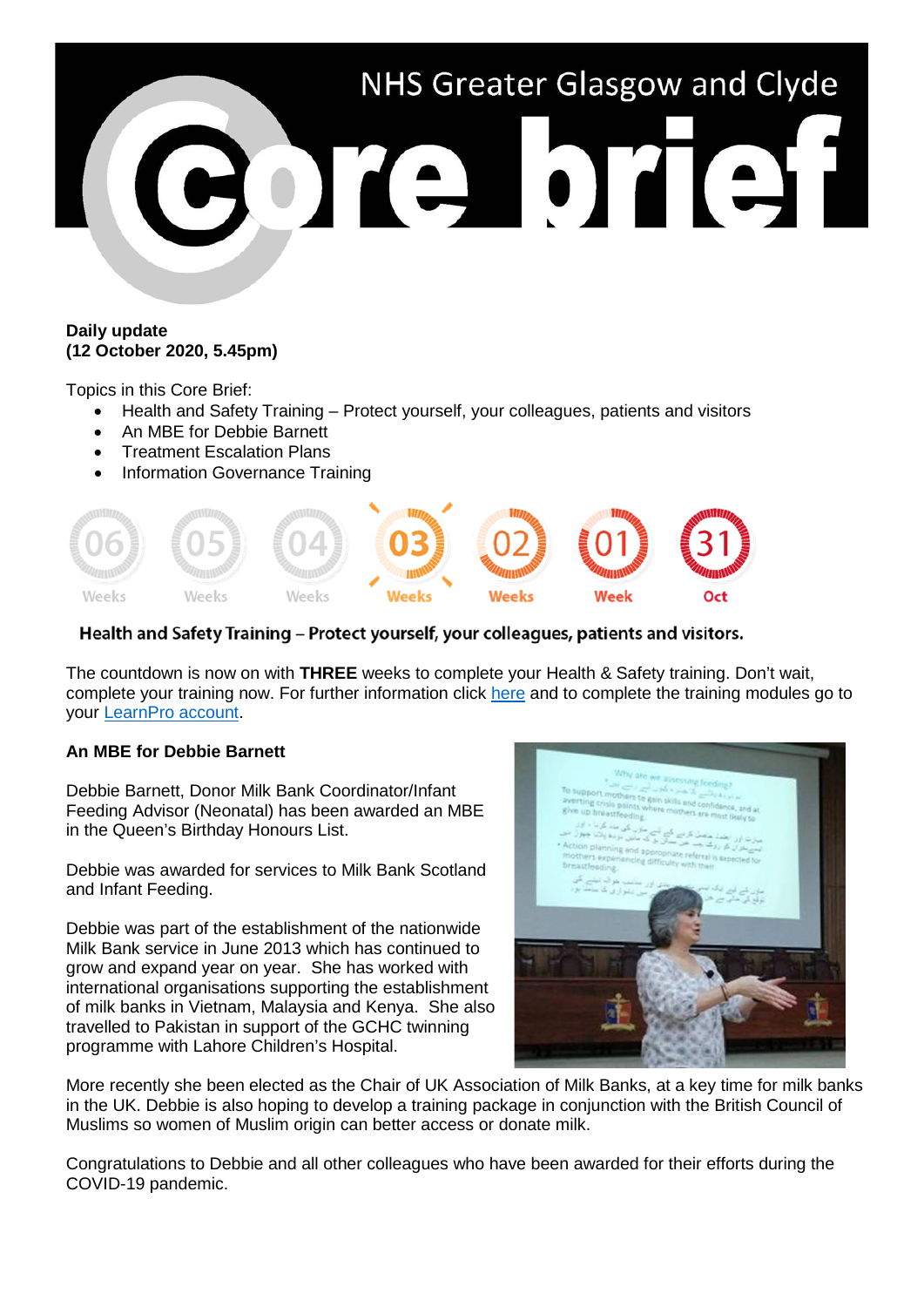# **Treatment Escalation Plans**

When a person in hospital becomes acutely unwell or is at risk of deterioration, clinicians use their judgement to recommend the most appropriate further investigation and treatment. These decisions should always take account of the preferences and wishes of the patient and their family. These may have been previously discussed as an Anticipatory Care Plan or in relation to cardiopulmonary resuscitation in a DNACPR form.

In hospital where the condition of a person may change more rapidly, these plans may not have been previously discussed or may not be clear enough to guide decisions about treatments and investigations that should be undertaken during that admission.

|                                                                                                                                                                                                      | Consequently collection<br><b>Photostal at 11</b> |                                                                                                                                                                                                                                                                                                    |
|------------------------------------------------------------------------------------------------------------------------------------------------------------------------------------------------------|---------------------------------------------------|----------------------------------------------------------------------------------------------------------------------------------------------------------------------------------------------------------------------------------------------------------------------------------------------------|
|                                                                                                                                                                                                      | <b>Building</b>                                   | i yang mening beraka yang menyapai di kalendar pemain beraka dan<br>it and the particular for the property them . Not their process that the<br>y the parties is expected the state and services are work due to<br>the definition of the result is an extent of their design of the components of |
|                                                                                                                                                                                                      | <b>LOS NumBerl</b> (L.)                           | standardo político de calabra de la Calabra de Santon<br>the decoration of the children children and the children of the children                                                                                                                                                                  |
|                                                                                                                                                                                                      | dealers' following the<br>Lake Text               |                                                                                                                                                                                                                                                                                                    |
| Treatment Escalation Plan (TEP)                                                                                                                                                                      |                                                   | Freezowing duit of Northern equilibrium diversities from their last                                                                                                                                                                                                                                |
| <b>CURLISEDIARIO AGRICULTURAL</b><br>A local for only date strike with property that some outy appreciately the surveys administration                                                               |                                                   |                                                                                                                                                                                                                                                                                                    |
| Packards who may believe here a 197 silies substrate to longitud to below white                                                                                                                      |                                                   |                                                                                                                                                                                                                                                                                                    |
|                                                                                                                                                                                                      |                                                   | <b>Mill Adap</b>                                                                                                                                                                                                                                                                                   |
| 4 Bill of anywhere controls                                                                                                                                                                          |                                                   |                                                                                                                                                                                                                                                                                                    |
| A Discussion for the completed and state and state                                                                                                                                                   |                                                   |                                                                                                                                                                                                                                                                                                    |
| . Progressed struct follow with in artifical maintain is manipulated                                                                                                                                 |                                                   | <b>BY HALL</b>                                                                                                                                                                                                                                                                                     |
| If where you precipe the contract of the                                                                                                                                                             |                                                   | <b>D'Aug</b>                                                                                                                                                                                                                                                                                       |
| 7. Trigenous blueple false and distincts will will tribe first upper<br>8. Writered if point when photos it to print count crash a case.                                                             |                                                   |                                                                                                                                                                                                                                                                                                    |
|                                                                                                                                                                                                      |                                                   |                                                                                                                                                                                                                                                                                                    |
|                                                                                                                                                                                                      |                                                   | There is designated that it retaining to present them by                                                                                                                                                                                                                                           |
| MARKET AND REPORTS                                                                                                                                                                                   |                                                   |                                                                                                                                                                                                                                                                                                    |
|                                                                                                                                                                                                      |                                                   | <b>College College Col</b>                                                                                                                                                                                                                                                                         |
| With Article and the main retails are as to select a "with the control that the plans devices and is developed and                                                                                   |                                                   | the party named room point of the Corp and the party                                                                                                                                                                                                                                               |
| lamb it agreems are on the first time provincial and                                                                                                                                                 |                                                   |                                                                                                                                                                                                                                                                                                    |
|                                                                                                                                                                                                      |                                                   |                                                                                                                                                                                                                                                                                                    |
|                                                                                                                                                                                                      |                                                   |                                                                                                                                                                                                                                                                                                    |
|                                                                                                                                                                                                      |                                                   |                                                                                                                                                                                                                                                                                                    |
| industry entity-sposite constitute of investment if to approximate when the door burned bettern<br>the water of our providency of analyses or continued on channels to paper structly determined and |                                                   |                                                                                                                                                                                                                                                                                                    |
|                                                                                                                                                                                                      |                                                   |                                                                                                                                                                                                                                                                                                    |
| <b>AGE WATE: UK ON THE DISTANCE OF BUILDING</b>                                                                                                                                                      |                                                   |                                                                                                                                                                                                                                                                                                    |
| We'll be with an actuality and account to the first                                                                                                                                                  |                                                   |                                                                                                                                                                                                                                                                                                    |
| function, offer of graphonic lone, bobb game so habitating used man on fractional                                                                                                                    |                                                   |                                                                                                                                                                                                                                                                                                    |
|                                                                                                                                                                                                      |                                                   |                                                                                                                                                                                                                                                                                                    |
|                                                                                                                                                                                                      |                                                   |                                                                                                                                                                                                                                                                                                    |
|                                                                                                                                                                                                      |                                                   |                                                                                                                                                                                                                                                                                                    |
| PARK/Studional is territorial total, Canadar and Industrial award opposition options before<br>Disnips set by cook of any time hour Engineers' choice date and rap sharips                           | Assoc., Player 41 (1985)                          |                                                                                                                                                                                                                                                                                                    |
| <b>BELLMO</b>                                                                                                                                                                                        |                                                   |                                                                                                                                                                                                                                                                                                    |
| procedure, Minimalayabet is a Turchamic Highest                                                                                                                                                      |                                                   |                                                                                                                                                                                                                                                                                                    |
| popular, anderson, and his selected                                                                                                                                                                  |                                                   |                                                                                                                                                                                                                                                                                                    |
| which photographic capabilities of their control                                                                                                                                                     |                                                   | arta dan angguna men<br>me                                                                                                                                                                                                                                                                         |
| <b>UR ALBUM ROAD</b>                                                                                                                                                                                 |                                                   | <b>Rend, Way</b><br><b>Plate local</b>                                                                                                                                                                                                                                                             |
| <b>PERSONAL PARK</b>                                                                                                                                                                                 |                                                   |                                                                                                                                                                                                                                                                                                    |
| <b>Information Fulds</b>                                                                                                                                                                             |                                                   |                                                                                                                                                                                                                                                                                                    |
| <b><i>SALID MATERIAL RANGE LATING</i></b>                                                                                                                                                            |                                                   |                                                                                                                                                                                                                                                                                                    |
| welchen in J and provide a new artific<br><b>Boyer transferred</b>                                                                                                                                   |                                                   |                                                                                                                                                                                                                                                                                                    |
| We life, like heading from a sprintfield                                                                                                                                                             |                                                   |                                                                                                                                                                                                                                                                                                    |
| City business reprintment with accepted                                                                                                                                                              |                                                   |                                                                                                                                                                                                                                                                                                    |
| <b>NATIONAL CAR</b>                                                                                                                                                                                  |                                                   |                                                                                                                                                                                                                                                                                                    |
| <b>Brood company</b>                                                                                                                                                                                 |                                                   |                                                                                                                                                                                                                                                                                                    |
| Chien & Citizens and outs                                                                                                                                                                            |                                                   | <b>William Auto in Efficiency can bring</b>                                                                                                                                                                                                                                                        |
|                                                                                                                                                                                                      |                                                   | the Street Section & December is                                                                                                                                                                                                                                                                   |
| school procedures and companies to the control of the control of the<br>not be determined and ballow                                                                                                 |                                                   | <b>Planet by July Andre Avenue, of Las</b>                                                                                                                                                                                                                                                         |

A Treatment Escalation Plan (TEP) is a communication tool which provides on-call hospital staff with immediately accessible guidance about how to respond to an individual in times of crisis, especially out of hours and at weekends. The TEP, based on discussions with patients and carers, becomes particularly important when there is agreement that interventions that are either contrary to a person's wishes or are futile or burdensome, should not be undertaken. Equally, in many patients who have an agreed DNACPR, a TEP clarifies all the important treatments and care that should continue.

### **The [TEP](https://www.nhsggc.org.uk/media/262980/nhsggc_treatment_escalation_plan.pdf) being used in NHSGGC can be ordered from Medical Illustration using the code mi.314118**

Our hospital staff understand and respect the values and preferences of the people they are looking after and it is especially important to discuss with them a plan for emergencies if deterioration is anticipated. Our [TEP website](https://www.nhsggc.org.uk/patients-and-visitors/realistic-medicine/info-resources-for-staff/treatment-escalation-plans/) contains advice and demonstration videos to help support staff planning these necessary but sometimes difficult but conversations with patients and their carers. It also provides further information on TEP completion and filing as well as a range of resources for staff and patients.

The team who have developed the TEP are very keen for further feedback from any who have already used the form. There is a link to a quick survey here: <https://webropol.com/s/TreatmentEscalationPlanFeedbackOctober2020> which we would be most grateful if you could respond to by Friday 16 October, to allow us to continually improve the documentation.

### **Information Governance Training**

Staff are reminded of the importance of keeping their Information Governance training up to date. A number of training packages are available to support staff in handling personal information and keeping data secure and confidential.

All **NEW** staff should complete both the Safe Information Handling module and the Security and Threat module as part of their online induction.

**ALL STAFF** should undertake refresher training in Data Protection and Security and Threat every three years.

There are three Information Governance eLearning training modules available via LearnPro: